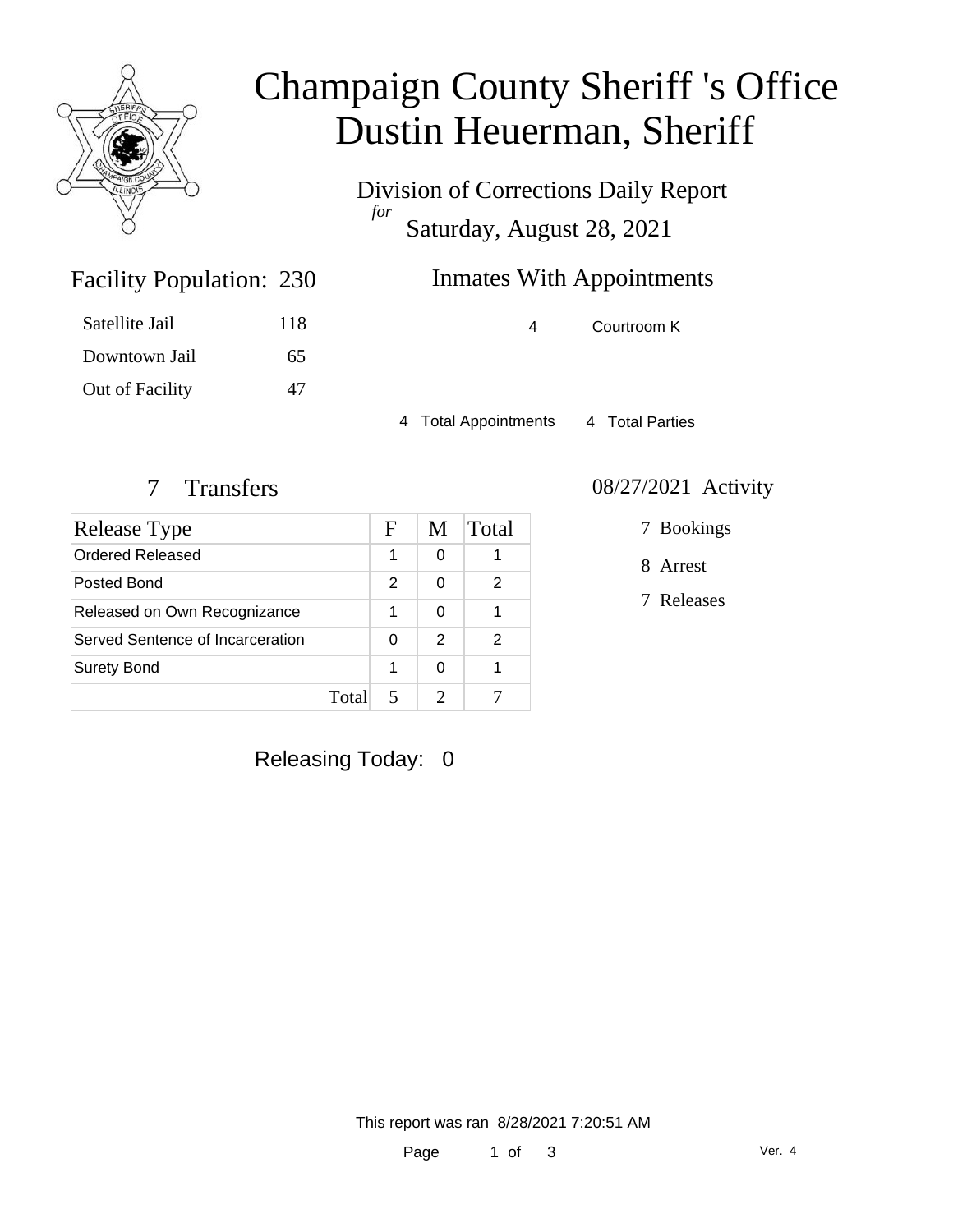

# Champaign County Sheriff 's Office Dustin Heuerman, Sheriff

Division of Corrections Daily Report *for* Saturday, August 28, 2021

#### Custody Status Count

- Civil Sentenced CCCC 1
- Electronic Home Dentention 14
	- Felony Arraignment 5
		- Felony Other 4
	- Felony Pre-Sentence 4
		- Felony Pre-Trial 145
	- Felony Pre-Trial DUI 1
	- Felony Sentenced CCSO 9
	- Felony Sentenced IDOC 26
	- Misdemeanor Arraignment 2
		- Misdemeanor Pre-Trial 3
			- Petition to Revoke 2
			- Remanded to DHS 13
		- Traffic Sentenced CCSO 1
			- Total 230

This report was ran 8/28/2021 7:20:51 AM